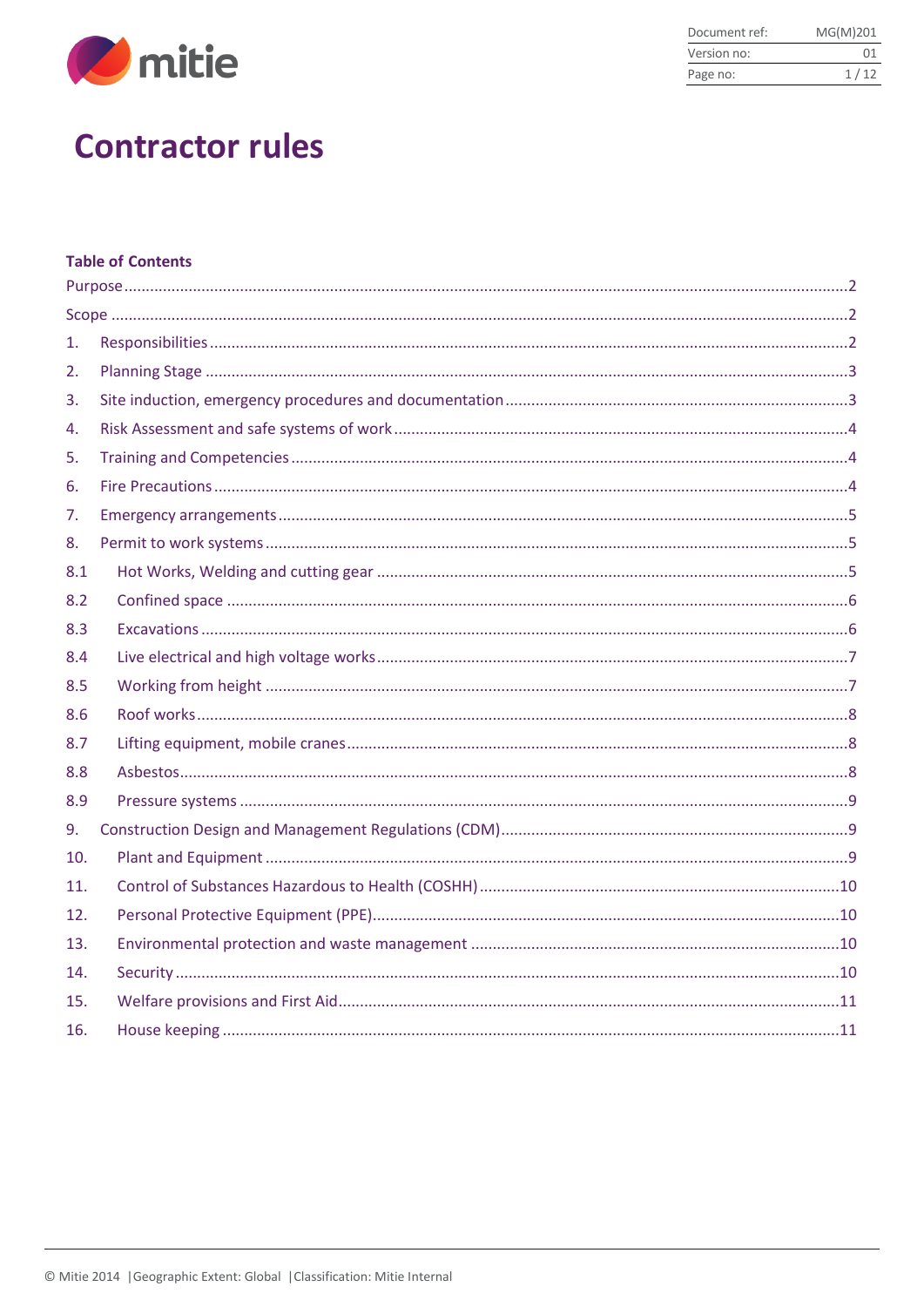

| Document ref: | MG(M)201 |
|---------------|----------|
| Version no:   | 01       |
| Page no:      | 2/12     |

#### <span id="page-1-0"></span>**Purpose**

Mite's Integrated Management system is designed to ensure that the highest levels of performance are achieved by all persons working for us or on our behalf. We require the same level of co-operation from you (the contractor) and all our sub-contracted partners.

#### <span id="page-1-1"></span>**Scope**

You cannot sub-contract or transfer any of your Contractor obligations or requirements, whether in whole or in part, without first obtaining Mitie's prior written consent. Such consent will not release the Contractor from any of its obligations and must be accompanied by the sub-contractor successfully registering via the mitiesourcing.com site.

This document has been provided to all contractors. This document aim is to ensure we all use safe working methods and practices onsite. All will comply with provisions laid down in the Law and other legislation to ensure compliance.

It should be appreciated that this document may not cover every eventuality or situation which may arise. This documentation does not relieve you the contractor of your responsibilities whilst performing activities on behalf of "Mitie".

You have a responsibility to ensure that your employees do everything reasonably practicable to avoid dangerous or unsafe conditions occurring.

Contactors must read this document carefully and sign the acceptance page, which is required to be returned to your Key Contact preferably at least 10 working days before any works commence.

You must instruct all your employees on the content of this document ensuring all are aware of the Mitie requirements. Evidence of attendance at this Induction must be identified by each employee completing the passport page of the Mitie Handbook [MG(HB)201]. It is the contractor's responsibility to ensure they have sufficient copies of these books by contacting Key Contact before works commence. Failure to do so may result in delay to the start of the contract.

Every employee who is to be involved in the contracted works must have completed the passport page and have this on them at all times. The Mitie Key Contact or other delegated Mitie person may request to see this at any time. No works will commence or continue if workers do not have their passports on them.

**Note:** This document may contain sections that are not relevant to the types of work you have been contracted to complete. In these circumstances these sections are not applicable to you.

Contractors will also have to comply with any terms and conditions that they have signed, in regards to the works they have contracted to complete.

#### <span id="page-1-2"></span>**1. Responsibilities**

- 1.1 Your employees are to be aware of their duties and must take reasonable care of themselves and others and are not to interfere with, or misuse items provided for their health and safety.
- 1.2 All your employees are to be trained and competent to undertake the tasks they are employed for, and suitably supervised where required.
- 1.3 Reckless behaviour can result in accidents and will not be tolerated by 'Mitie', anyone found to be in breach of this requirement will be removed from site.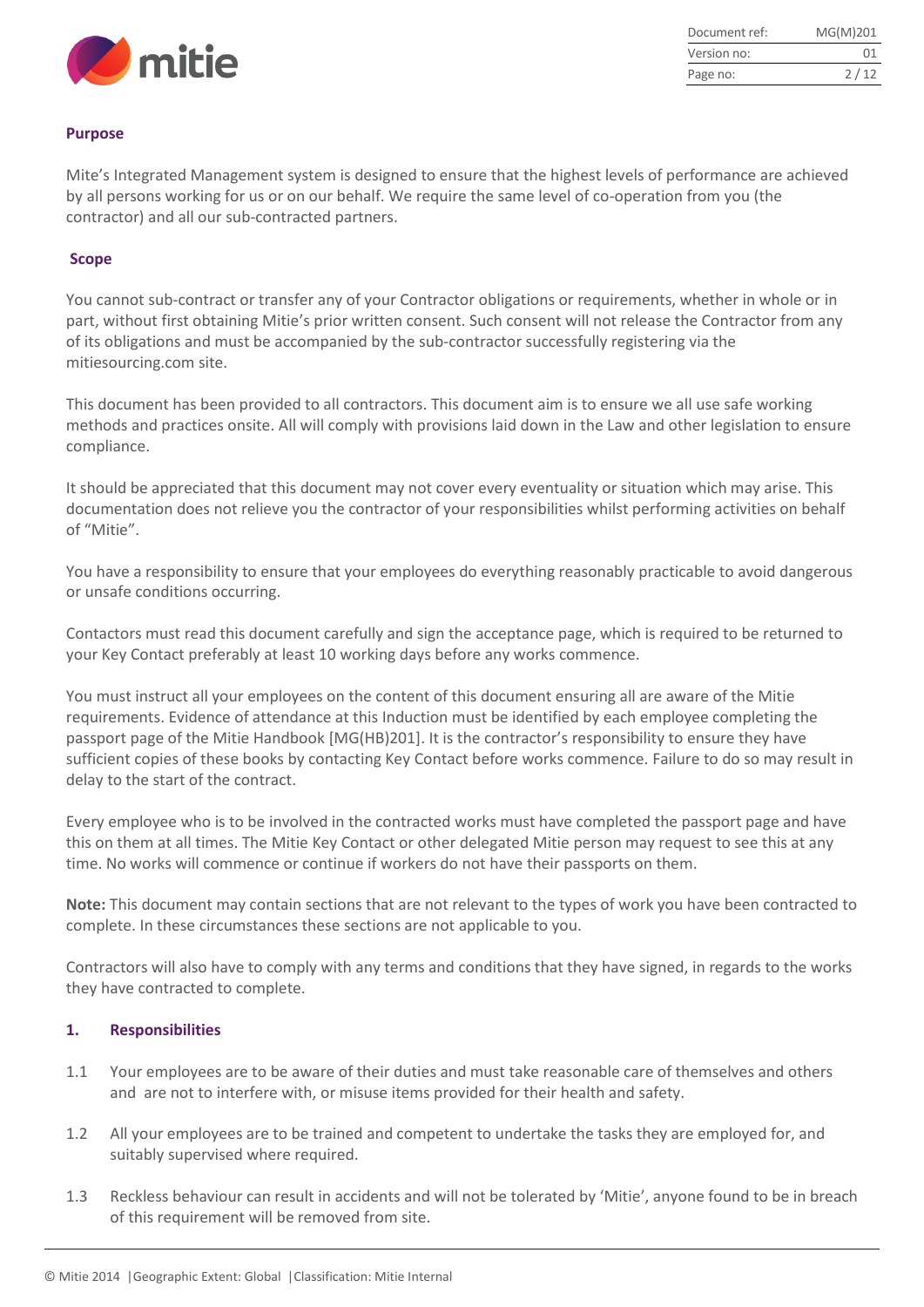

| Document ref: | MG(M)201 |
|---------------|----------|
| Version no:   | 01       |
| Page no:      | 3/12     |

- 1.4 Mitie will not tolerate the use of Alcohol by any employee or contractor during working time. All contractors are expected to operate to industry standards.
- 1.5 You the contractor shall exercise due diligence in complying with the regulations and Mitie requirements. Failure to comply will result in the person/Company being removed from site and referred to the relevant purchasing department for consideration as to your continuing suitability as n approved supply partner.

# <span id="page-2-0"></span>**2. Planning Stage**

- 2.1 Where possible, and prior to work commencing, all contractors must have:
	- Completed and signed the acceptance page of contractor rules and returned it to the Mitie Key Contact;
	- Carried out the induction of contractor rules for all relevant employees and have completed the Mitie handbook and passport page. – All employees must have their passport on them at all times;
	- Provided task specific Risk assessment and Safe systems of work to the Key Contact;
	- Where applicable, specifically for Working at height (WAH) and Confined Spaces have provided any required rescue plans – Plans must not rely on the emergency services;
	- Provided proof of competencies for all employees;
	- Provided Plant and Work equipment certification;
	- Provided all necessary paperwork as identified in section 13 of this document ;
	- Agreed with the Key Contact as if-required any access and use of client amenities and facilities;
	- Identified if any specific arrangements will need to be made where works are to be carried out outside of normal working hours, as outlined in section 14 of this document; and
	- Provided any other specific documentation the Key Contact has identified prior to works commencing or identified within the Terms and conditions.
- 2.2 Before works commences Mitie will identify any processes that require a 'Permit to Work'. Mitie operates its own PTW system and these permits will identify specific arrangements that must be complied with.
- 2.3 As a general rule Mitie require a PTW system in place for the following activities:
	- Hot works, Use of welding and cutting gear;
	- Confined space work;
	- Excavations (The Key contact will provide full detail of any service lines onsite);
	- Electrical works:
	- Work at Height;
	- Roof works;
	- Lifting equipment; mobile cranes.;
	- Asbestos (The Key Contact will identify any areas onsite that have Asbestos Containing Material (ACM) by providing the most up to date onsite survey and/ or register; and
	- Pressure systems.

# <span id="page-2-1"></span>**3. Site induction, emergency procedures and documentation**

- 3.1 All contractors must attend and complete site specific inductions which will cover, emergency procedures, site specific rules and information, points of contact, fire and first aid arrangements, accident/incident and near miss reporting, welfare provisions, permits, security, storage and smoking etc.
- 3.2 Contractors must ensure all persons working under their control have undertaken, the site specific induction, been inducted on contractor rules and have completed their own health and safety induction.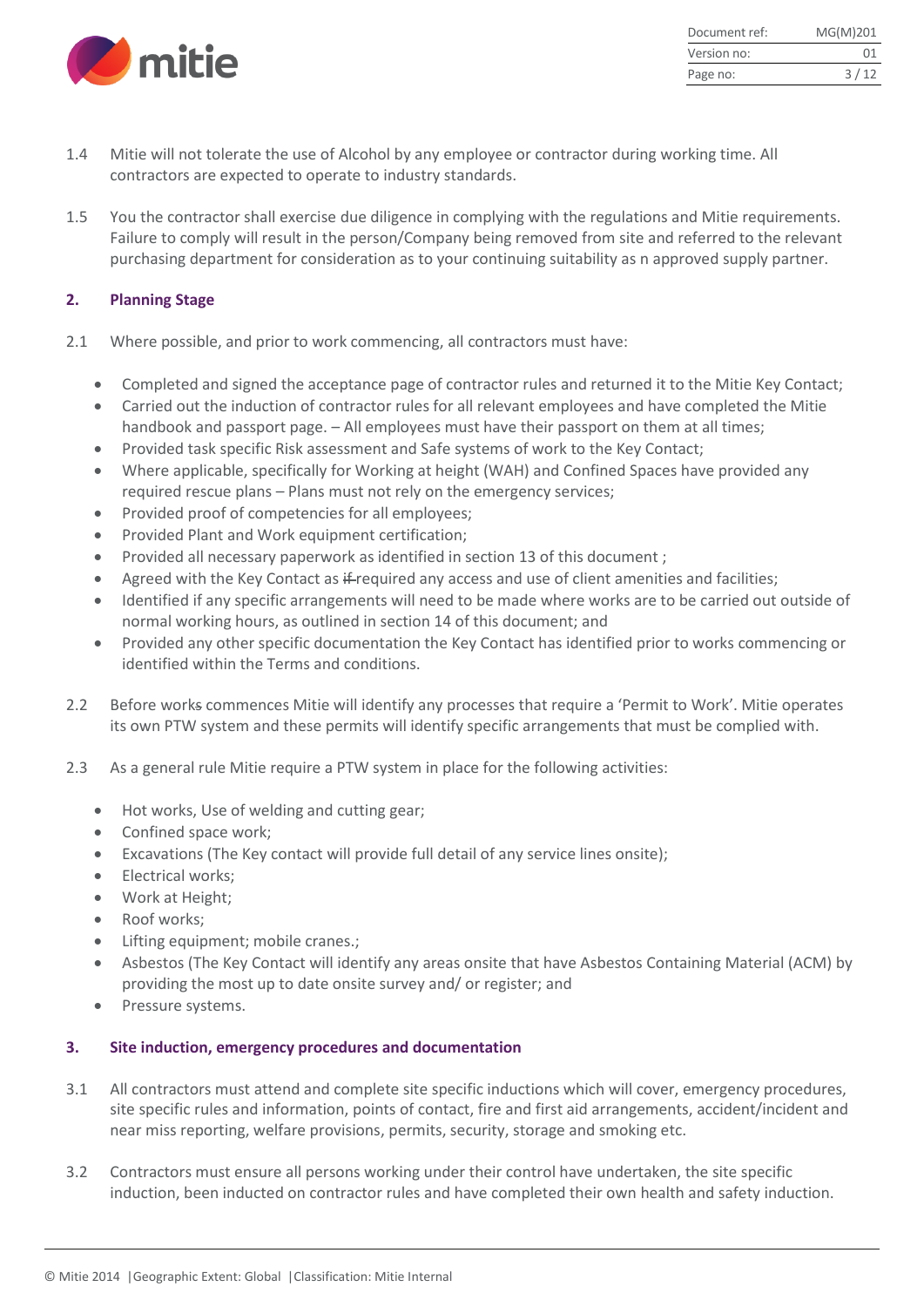

| Document ref: | MG(M)201 |
|---------------|----------|
| Version no:   | 01       |
| Page no:      | 4/12     |

#### <span id="page-3-0"></span>**4. Risk Assessment and safe systems of work**

- 4.1 Risk assessments must be carried out by all contractors as required under current legislation.
- 4.2 The assessment must identify all hazards associated with the specific working task and preventive actions taken in order to eliminate/reduce the risk of the hazard being identified.
- 4.3 Those affected by the findings of the risk assessment must be informed of and agree to the control measures that are to be adopted to reduce the risk.
- 4.4 Failure to provide a written risk assessment prior to works will result in the work not commencing.
- 4.5 You will not be allowed to carry out any works until suitable and specific safe systems of work have been provided and your employee's briefed of their requirements.
- 4.6 Method statements and risk assessments must be provided where possible at least 10 working days prior to commencement of work, to allow for feedback as to their suitability and authorisation as identified in the planning stage section 2.

#### <span id="page-3-1"></span>**5. Training and Competencies**

- 5.1 Contractors must ensure that their employees are competent to carry out the work and be aware of all associated risks and control measures.
- 5.2 Where safe systems of work/ risk assessments have been provided, employees must be made aware of any significant hazards and control measures related to the task and this communication must be formally documented.
- 5.3 Records of training/competency will be required when attending site and must be made available to your Key Contact or delegated authority.
- 5.4 The contractors performance will be monitored and reviewed against the documentation you have provided e.g. method statements.

#### <span id="page-3-2"></span>**6. Fire Precautions**

- 6.1 Care must be taken when using any equipment that generates flames, sparks, heat or other similar ignition sources and hot work permits will be required for all such activities to be discussed with Key Contact.
- 6.2 Contractors retain their primary duty to ensure that all their employees fully understand and are familiar with the fire precautions and are appropriately experienced and qualified.
- 6.3 Flammable substances must not be brought onto any site without detailing their requirements in your method statement and prior authorisation from your Key Contact.
- 6.5 Fire assembly points, exits and roadways must be kept clear at all times. Where work may obstruct/ affect access to fire exits, assembly points and fire equipment, notification must be given before this situation arises and necessary amendments to arrangements agreed and communicated at planning phase.
- 6.6 Where it is necessary for contractors to provide their own fire extinguisher equipment, these must be in a serviceable condition.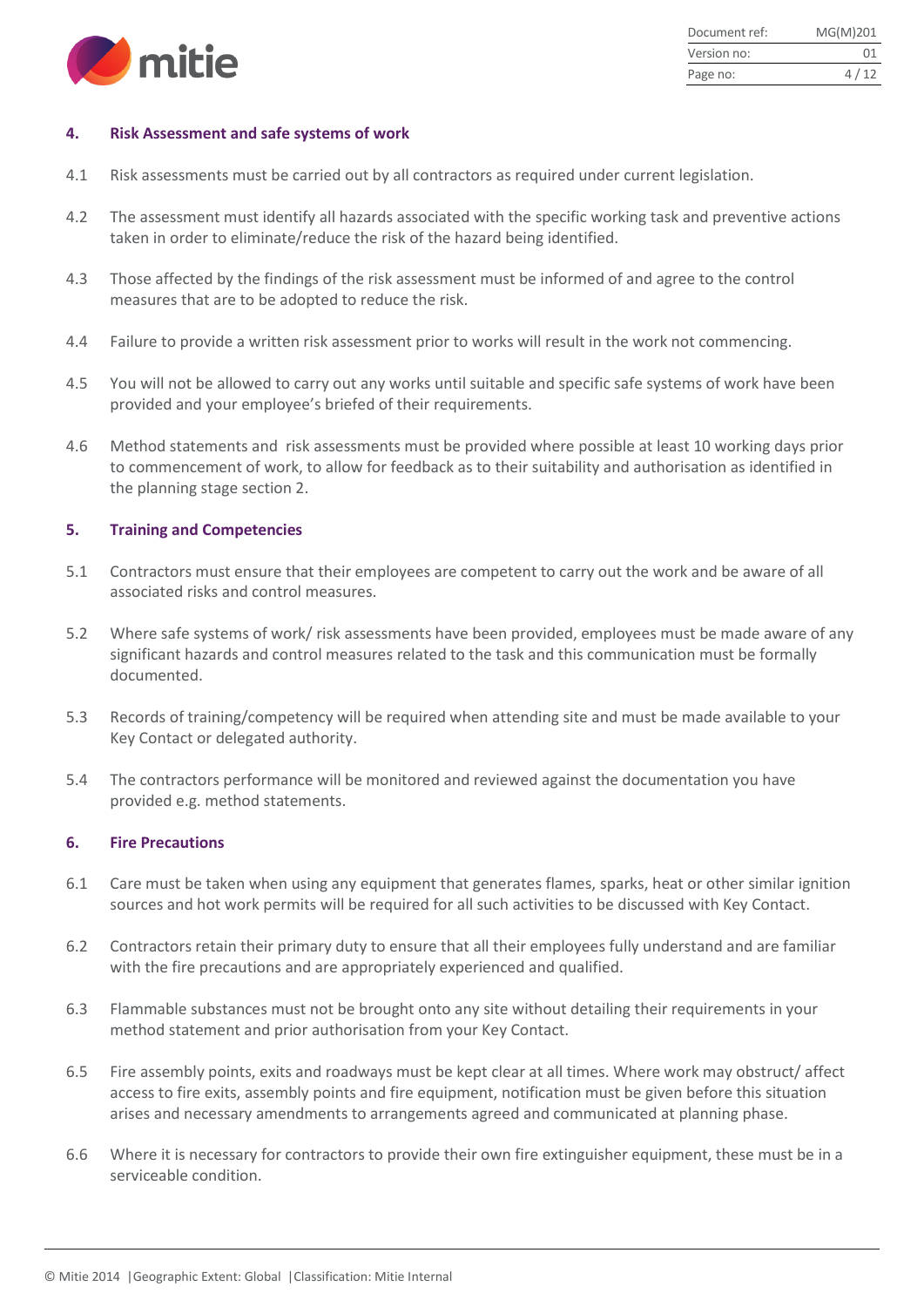

| Document ref: | MG(M)201 |
|---------------|----------|
| Version no:   | 01       |
| Page no:      | 5/12     |

6.7 Waste materials must be removed from the premises at the end of each day, high risk items must be removed upon completion of their use.

#### <span id="page-4-0"></span>**7. Emergency arrangements**

- 7.1 All contractors must report all, accidents, incidents (occurrences resulting in damage to property, equipment, environment but not resulting in physical injury) and near misses (an event that occurs but does not result in damage or injury) to their Key Contact immediately. Copies of your investigations must be provided to the Key Contact within and agreed time scale. Your Key Contact will also carry out an investigation in regards to any reported events.
- 7.2 Where an accident or incident is reportable under the Reporting of Injuries, Diseases and Dangerous Occurrence Regulations (RIDDOR). You must notify the Health and Safety Executive (HSE) or Health and Safety Authority (HSA) if in the Republic of Ireland, as required under the statutory obligations and you must inform your key Contact immediately to confirm this has been completed.
- 7.3 A copy of the report (F2508 or otherwise) will be required by the 'Mitie' for its contractor records.
- 7.4 You must not allow any substance to enter the site drainage/water course system without the written permission of the Tenant obtained through your key Contact. Any spillage must be reported immediately to your Key Contact to enable potential damage to be limited and have awareness of the plan.
- 7.5 Any Work at height tasks will require and must include a rescue plan that has been submitted to key Contact as identified at planning stage.

#### <span id="page-4-1"></span>**8. Permit to work systems**

In situations where the Key Contact or the Customer considers there may be a significant risk of an accident, activities must be controlled by a Permit to Work system. All contractors must adhere to the permit to work systems operated onsite.

#### <span id="page-4-2"></span>**8.1 Hot Works, Welding and cutting gear**

A Permit to Work must be obtained before any personnel undertake any hot work. Permits for such works will only last for the duration of the shift. Documentation must be completed correctly at all times.

When planning any hot works the process for raising the alarm must be clarified and agreed at planning stage with your Key Contact as per HSE advice.

Fire precautions must be in place where blowlamps, welding, burning equipment, etc. are to be used; such precautions must be discussed and agreed with your key Contact/ site representative before the commencement of work.

Precautions will always include the clearance or screening of combustible materials, the provision of suitable fire extinguishers, and a 'fire watch' 30 minutes after hot work ceases.

Equipment must be fitted with British Standard hoses, permanent hose clamps; hose check valves and flash-back arrestors. Gas cylinders must be secured upright to a wall or structure if not trolley mounted. Hoses should not exceed 5 metres length for welding, 20 metres for cutting. It is preferable that gas bottles are only retained on site for the period of use. Where bottles are to be stored on site, suitable storage must be agreed and provided with your Key Contact during the planning stage.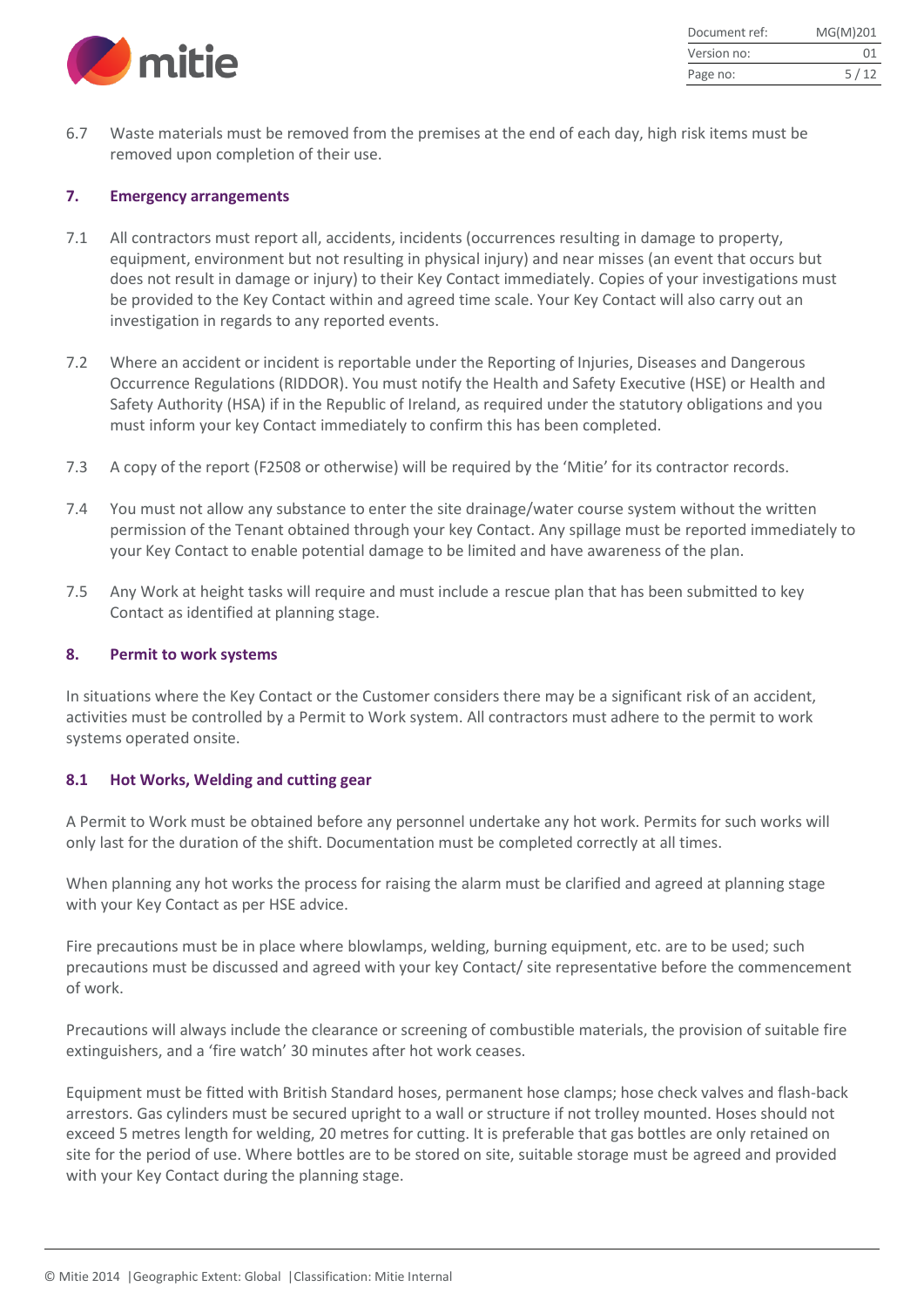

| Document ref: | MG(M)201 |
|---------------|----------|
| Version no:   | 01       |
| Page no:      | 6/12     |

Oxygen and Acetylene cylinders must always be used in an upright and fixed position and be fitted with flash back arresters and non-return valves. Oxygen and Acetylene must be stored in separate lockable compounds. Empty cylinders must be clearly marked.

Cylinders must be transported around the site in purpose made trolleys or by approved means.

Welding cables and gas lines must be regularly inspected for damage and must be handled with care to prevent damage occurring. All personnel involved in welding and your welding processes must be certificated and approved.

Operators must wear eye protection and adequate precautions must be taken by using barriers or screens to protect passers-by. The use of welding and gas cutting equipment (unless in a designated area) is considered to be Hot Work and will require a Permit to Work to be issued. - *Not required we have already said a PTW is required for welding and cutting.*

# <span id="page-5-0"></span>**8.2 Confined space**

A confined space is referred to as an area which is enclosed with limited access which makes it dangerous. Where a specified risk may exist contractors must ensure that suitable precautions are in place before the work commences.

Your Key Contact will identify during the planning stage the required permit to work for these works and will inform you where there is a confined space.

For activities such as welding, painting, using solvents or adhesives, etc., in an enclosed space, adequate ventilation must be provided.

The risk assessment and safe systems of work must determine where confined spaces are to be accessed and the control methods to be adopted

A Permit to Work will be issued for all work in confined spaces that requires the atmosphere to be tested and the use of escape kits / breathing apparatus is deemed necessary.

You must ensure that a suitable rescue plan is in place before any work in a confined space is undertaken. Reliance on the emergency services (Fire Brigade and Ambulance) is not deemed to be a suitable rescue method.

# <span id="page-5-1"></span>**8.3 Excavations**

A Permit to Work is required before commencing excavations deeper than 400mm.

The provisions of The Construction (Design and Management) Regulations and guidance documentation relating to Health and Safety in Excavations must be complied with regarding shoring, guarding and inspection by a competent person.

Ground scanners must be calibrated and the user must be able to provide competencies to Key contact at planning stage.

Any opening created in any floor through which an object or person could fall must be securely covered or fenced at all times. Every excavation must comply fully with Legislation in respect of construction and safety measures. They must be fenced or covered to safeguard persons in the area, illuminated during the hours of darkness or have fences marked with boundary lights, and have required records kept on site.

When backfilling after any excavation warning traces must be inserted at least 0.3 metres above the buried service indicating the type of service below. Any trace damaged during excavation must be cut back and replaced.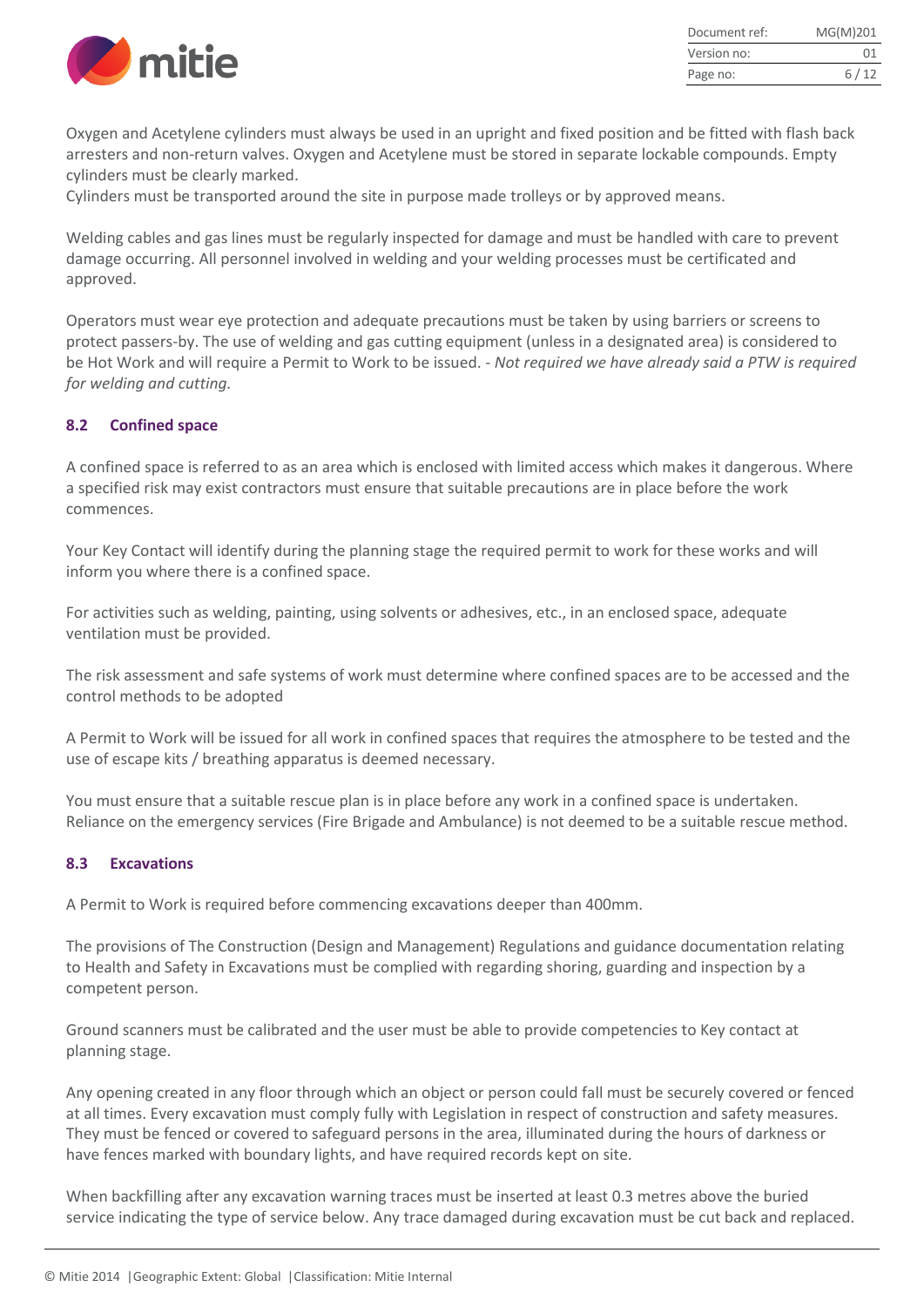

| Document ref: | MG(M)201 |
|---------------|----------|
| Version no:   | 01       |
| Page no:      | 7/12     |

# <span id="page-6-0"></span>**8.4 Live electrical and high voltage works**

Prior to works on any electrical systems you must seek written authorisation from your Key Contact and adopt suitable isolation procedures including lock out/ tag off must be implemented.

Hand held portable tools must be either run off a 110V centre tapped transformer, or be battery operated. Use of higher voltage equipment must be approved in writing by your Key contact.

Flexible cables must be routed so as not to create a hazard, be kept as short as possible, protected from damage and removed when not in use

#### <span id="page-6-1"></span>**8.5 Working from height**

Prior to any work at height a permit to work will be required; your Key Contact will identify at the planning stage the specific requirements.

All Work at Height (WAH) should be planned in accordance with the WAH hierarchy of control and suitable and robust emergency plans should be in place, which do not rely upon the emergency services.

Fall protection In accordance with WAH hierarchy fall restraint equipment should be considered before any fall arrest.

Contractors must wear full body safety harnesses at any height where injury can be caused to a person working above or below ground level when working outside the confines of a scaffold, MEWP, or other secure device/ area (this may not apply to ladders).

The harness must be properly worn and attached to a sound structure in accordance with the method statement throughout the period of work.

Inspection records must be maintained and provided as and when you attend site.

#### **Powered Access Equipment (MEWPs)**

Must be operated by trained 'competent' persons who can demonstrate they have attended a CITB/IPAF or equivalent recognised training course through the production of an operator's license.

#### **Scaffolding**

Must be erected by trained persons using sound materials and be suitable for the work.

They shall be inspected by a 'competent' person and the inspection recorded on 'Scafftag' (or Form F91) after each seven day period, when damaged or where they are altered or exposed to weather conditions likely to affect them.

#### **Mobile Towers**

Mobile towers must be erected in accordance with PASMA guidance and inspected by competent persons.

Podiums may be used on Mitie contracts but will still come under the mandatory inspections and service regime.

#### **Ladders, steps and 'hop-ups'**

Are intended to provide access to a place of work and their use will not be encouraged for any other purposes. They must be secured at all times when in use to prevent the risk of slippage and must be class 1 standard or 131.

They will be appropriate for the work in hand taking account of the hazards involved (e.g. not metal when working with electricity). Ladders should be considered as the last resort when all other access methods have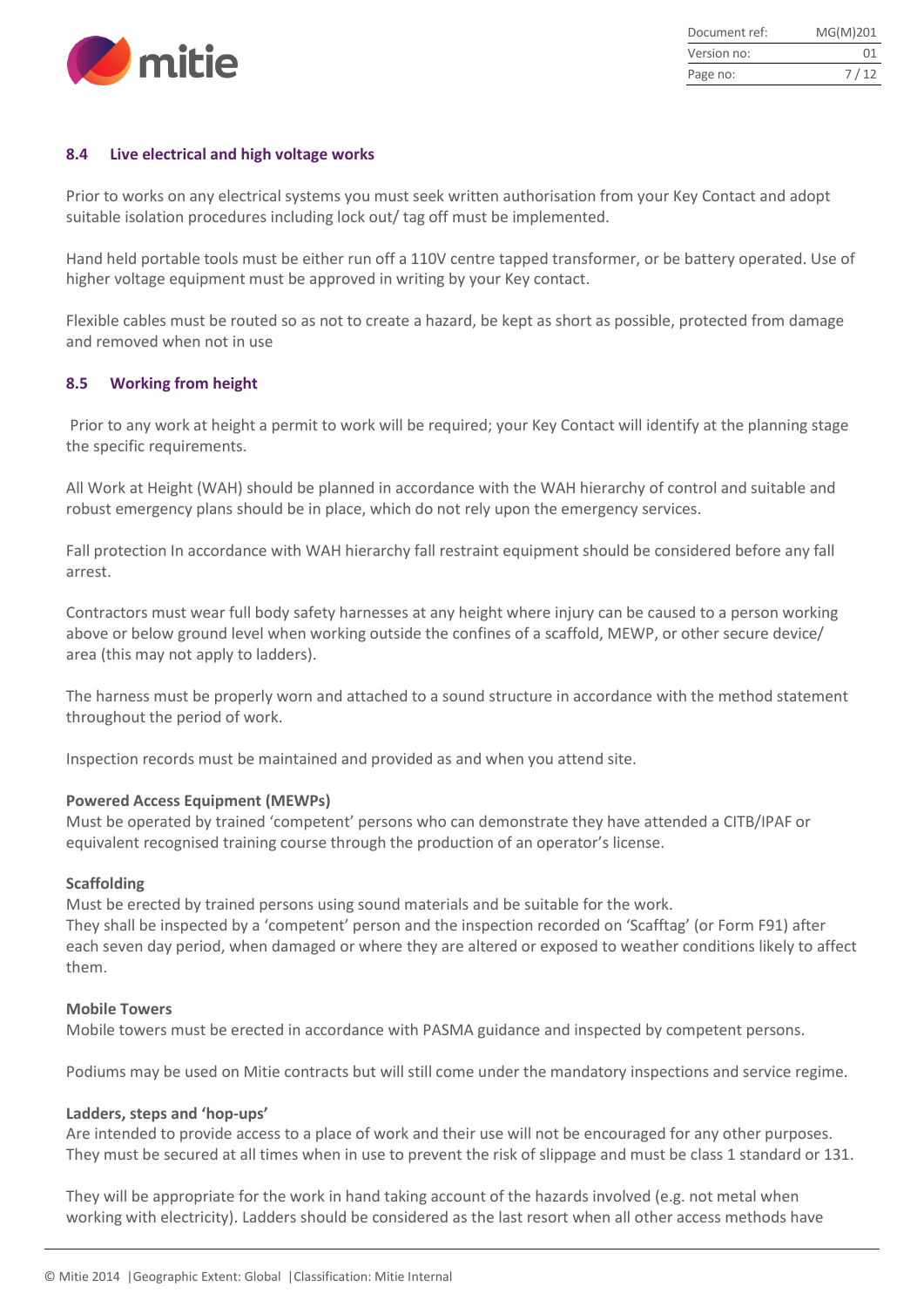

| Document ref: | MG(M)201 |
|---------------|----------|
| Version no:   | 01       |
| Page no:      | 8/12     |

been taken into consideration in accordance with the work at height hierarchy of measures. Persons required to work off ladders for any purpose other than isolating a valve or accessing a work area for example, must be identified in your safe system of work, which must be approved by your Key Contact.

Steps and 'Hop-ups' may be used on Mitie contracts but will still come under the mandatory inspections and service regime.

All persons working in any of the above eventualities will have to provide proof of competence to their Key contact before work will be allow to commences. Proof of competence must be available at all times during work for inspection. Those without proof of competence will not be allowed to work.

#### **Stilts**

These are not permitted to be used on any Mitie contract.

# <span id="page-7-0"></span>**8.6 Roof works**

Where there is the potential to fall from an unguarded edge, protection must be provided. Greater distances will be required in inclement weather (minimum 3 metres recommended) and no work will be allowed if there is a risk of high wind, fog, ice, snow etc. Weather conditions may make roof work unsafe and this must be taken into account in your method statement

Safety harnesses with 'in date' test certificates must be used if other precautions areImpracticable. Safety harness lanyards and attachments must be secured to a suitable anchor point. Fall restraint measures must take preference over fall arrest arrangements, were fall arrest systems are to be utilised a suitable rescue plan must be in place before commencement of work. Suitable precautions (barriers, nets, self- rescue techniques etc.) must be in place to protect personnel beneath the work area. Crawling boards or other acceptable safeguards must be provided and used when work is carried out on any roof of fragile construction.

Nothing must be thrown from any roof.

# <span id="page-7-1"></span>**8.7 Lifting equipment, mobile cranes**

Contractors are responsible for ensuring all lifting equipment brought onto site is in compliance with Statutory Regulations.

They are to be of good construction, maintained, have an identification mark and the safe working load must be identified. Where records of statutory inspection are required these must be provided to your key Contact at the planning stage.

All lifting appliances are to be under the control of a 'competent' person and all lifting operations carried out in accordance with statutory regulations.

All lifts must be supported by a lifting plan which must be submitted to your Key Contact at planning stage.

Crane drivers must be trained to CITB or equivalent standard with documentary evidence to support competence.

Statutory documentation for cranes will be required as above.

# <span id="page-7-2"></span>**8.8 Asbestos**

The removal of, work on asbestos will present risks and no contractor will be permitted to carry out such work unless they are competent, insured and where applicable licensed and approved in writing by 'Mitie' to do so.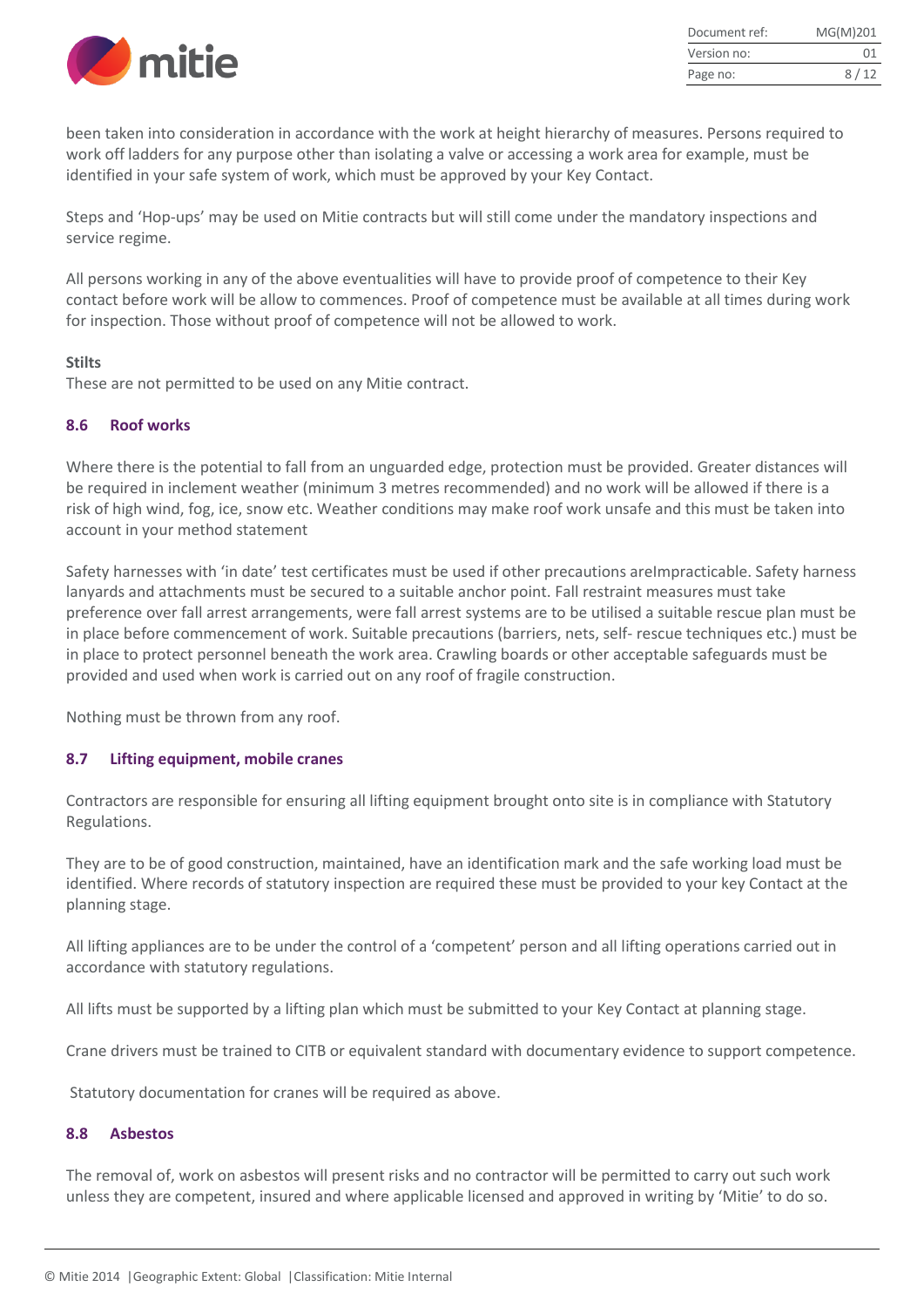

| Document ref: | MG(M)201 |
|---------------|----------|
| Version no:   | 01       |
| Page no:      | 9/12     |

Where contractors have the potential to disturb asbestos they must hold recognised category level 2 training, this must be demonstrated at the planning phase.

It is the responsibility of all contractors to ensure that they have been provided with a copy of the site asbestos register during the planning stage for the building/area they are working in and include any actions that may be necessary within the method statement and risk assessment.

If during the course of your work suspected asbestos or asbestos products are found or a person believes that a material may contain asbestos, the contractor must stop work immediately and inform your Key Contact.

#### <span id="page-8-0"></span>**8.9 Pressure systems**

Work on refrigeration gas systems will not require a pressure systems Permit to Work, but operative qualifications must be available to verify that they are suitable qualified to work on refrigerant gas systems. All Pressure Vessels used on Customer's premises must comply with the requirements of Legislation in respect of cleaning, examination, marking and safety measures.

Contractors are reminded of their duties under The Pressure Systems Safety Regulations.

Reports on examination, testing and records of the use of refrigerants must be made available to Mitie.

Gaskets for use in steam and other pressure systems must be correctly selected for the required duty, and installed in strict accordance with the manufacturer's instructions. A copy of those instructions must be included with the handover documentation for the installation provided by the contractor.

#### <span id="page-8-1"></span>**9. Construction Design and Management Regulations (CDM)**

- 9.1 Where work falls under the requirements of Regulation 2 CDM, the contractor must comply with the Regulations and Approved Code of Practice. It is the contractor's responsibility to identify the necessary application of regulations and ensure his employees are fully aware of the requirements.
- 9.2 Where notification to the Enforcing Authority is required under CDM the person responsible will be identified at contract issue stage

#### <span id="page-8-2"></span>**10. Plant and Equipment**

- 10.1 Contractors must ensure that any equipment brought on to site is fit for purpose, regularly maintained and inspected/calibrated. Where required documentation relevant to equipment onsite must be made available.
- 10.2 Employees must be trained and competent to inspect and operate all equipment with proof of competency provided to the Key Contact.
- 10.3 Contractors must not use any plant or equipment which does not belong to them without written authority from the 'owner'.
- 10.4 Where work is undertaken on plant or equipment it must be returned to safe working order upon completion. All necessary isolation procedures must be followed which you must identify in your method statement.
- 10.5 All equipment being used on or near electrical installations or potentially explosive atmospheres must be intrinsically safe.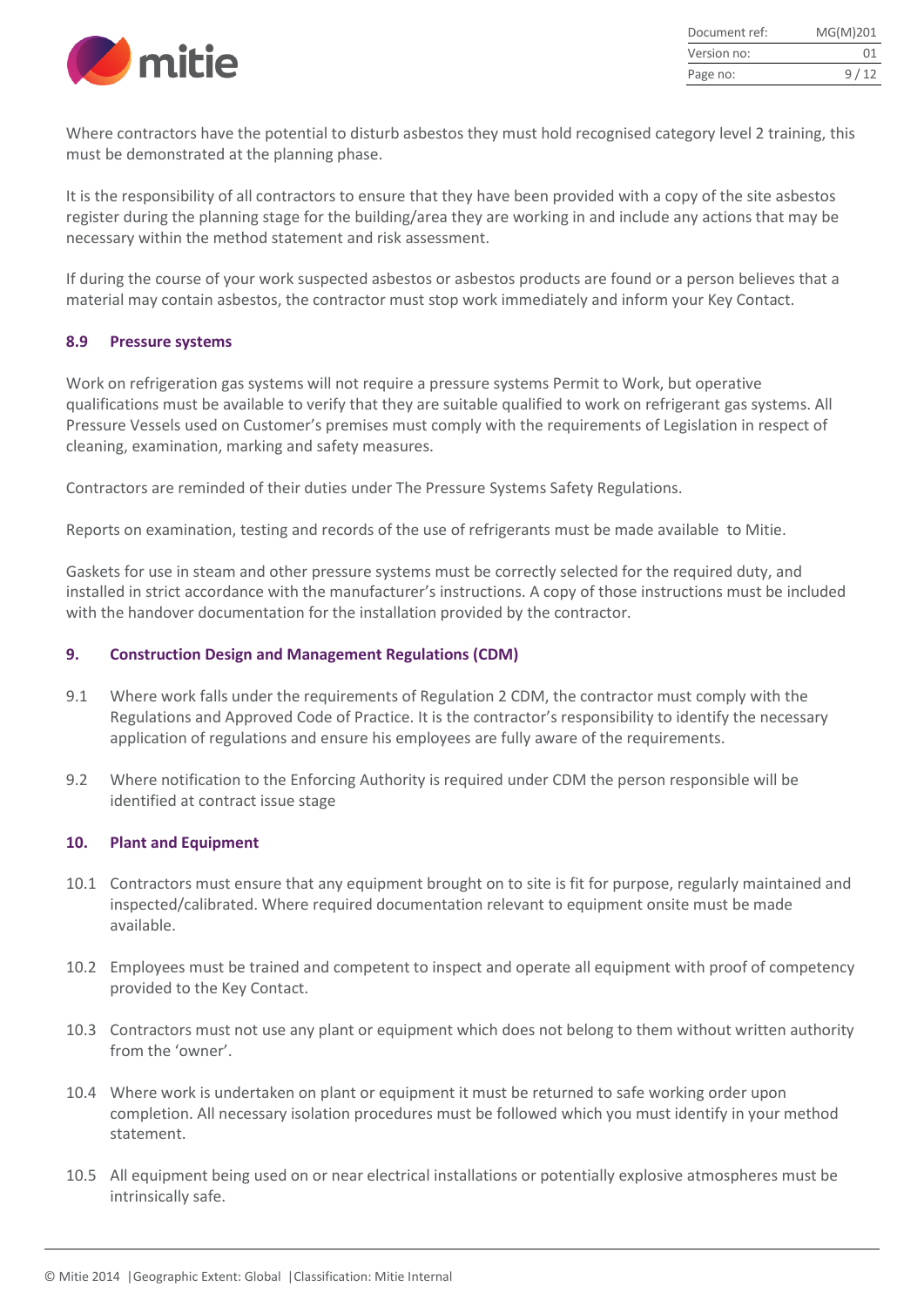

| Document ref: | MG(M)201 |
|---------------|----------|
| Version no:   | 01       |
| Page no:      | 10/12    |

10.6 Arrangements should be made for suitable and secure storage of all plant, equipment and associated materials with the Key Contact.

#### <span id="page-9-0"></span>**11. Control of Substances Hazardous to Health (COSHH)**

- 11.1 Mitie will require suitable and sufficient COSHH assessments of all activities requiring the use of potentially hazardous substances, or activities which may give rise to hazardous substances, such as welding, grinding etc. from contractors before work is allowed to commence.
- 11.2 Assessments must identify as a minimum, the substance and its use, the associated health hazards, the necessary safety precautions to be taken, the storage provisions (where applicable) and amounts to be kept, the emergency procedures and disposal methods.
- 11.3 Appropriate precautions must be taken to protect employees, visitors and the environment and this must be reflected in your method statement.

# <span id="page-9-1"></span>**12. Personal Protective Equipment (PPE)**

- 12.1 Where you have identified the need/requirement for PPE within your submitted risk assessments you will be responsible for providing the required PPE to your employees. Equipment provided must be fit for purpose.
- 12.2 Those using the equipment must be competent to do so and be able to demonstrate this prior to work starting.
- 12.3 Where necessary the contractor will display appropriate signage to identify where and what PPE is required for working safely.
- 12.4 Failure to Provide/ wear any PPE required for ensuring the safety of employees will result in suspension of work until it is made available.

# <span id="page-9-2"></span>**13. Environmental protection and waste management**

- 13.1 Environmental protection must be considered in developing safe systems of work. Consideration must be given to Sites of Specific Scientific interest (SSSI), environmental permits, consents and other licencing (COMAH). All necessary paper work must be produced at planning phase.
- 13.2 Prior to commencement of works disposal routes for all waste must be agreed. The use of skips must be agreed with your Key Contact at planning stage.
- 13.3 If you are responsible for the removal of waste from site then waste must be removed within a timely manner and a frequency agreed with your Key Contact at planning stage
- 13.4 All waste carriers notes and transfer notes must be made available to Mitie.

# <span id="page-9-3"></span>**14. Security**

- 14.1 All contractors must have available their completed passport and wear an ID or pass. They must also obtain any necessary licences to enter the site locations.
- 14.2 No opening may be made in any wall or boundary fence unless consent has been obtained.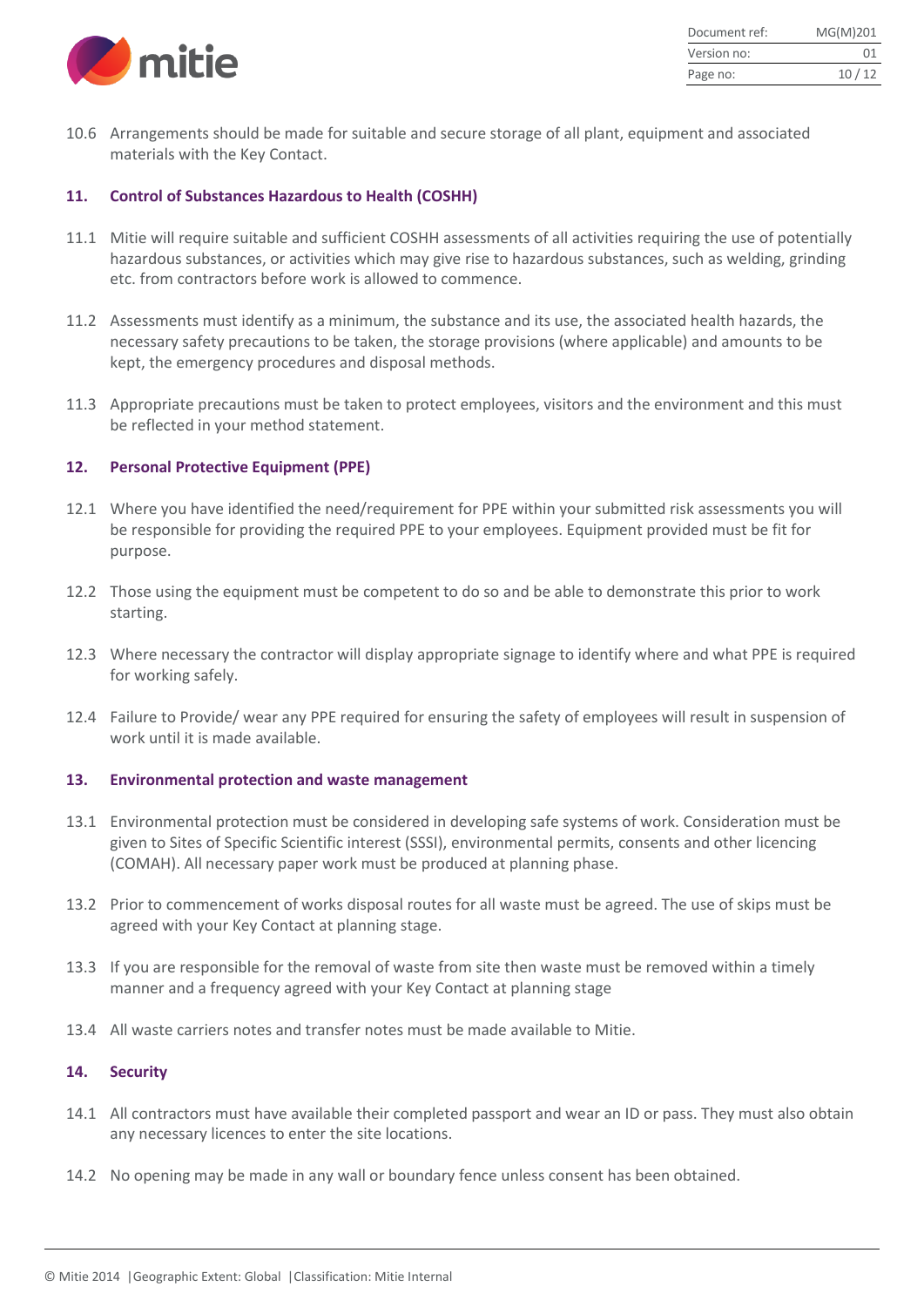

| Document ref: | MG(M)201 |
|---------------|----------|
| Version no:   | 01       |
| Page no:      | 11/12    |

- 14.3 Where required you must provide DBS checks to your Key Contact at planning stage and or prior to attending site.
- 14.4 All work areas must be suitably isolated to prevent unauthorised access.
- 14.5 Specific arrangements will need to be made where work is outside of normal working hours. This will be identified with your Key Contact at planning stage and arrangements will be identified within your method statement.

#### <span id="page-10-0"></span>**15. Welfare provisions and First Aid**

- 15.1 You must ensure all amenities and facilities for your employees are provided as required under Legislation, including shelters, accommodation to use at meal and break, washing facilities, changing facilities, sanitary accommodation, and first aid services.
- 15.2 First aid arrangements must meet the requirements of the Health and Safety (First Aid) Regulations and any site specific arrangements.
- 15.3 Customer provided amenities and facilities can be used only with prior consent as agreed in advance at planning stage.

#### <span id="page-10-1"></span>**16. House keeping**

16.1 You are required to maintain high standards of housekeeping at all times.